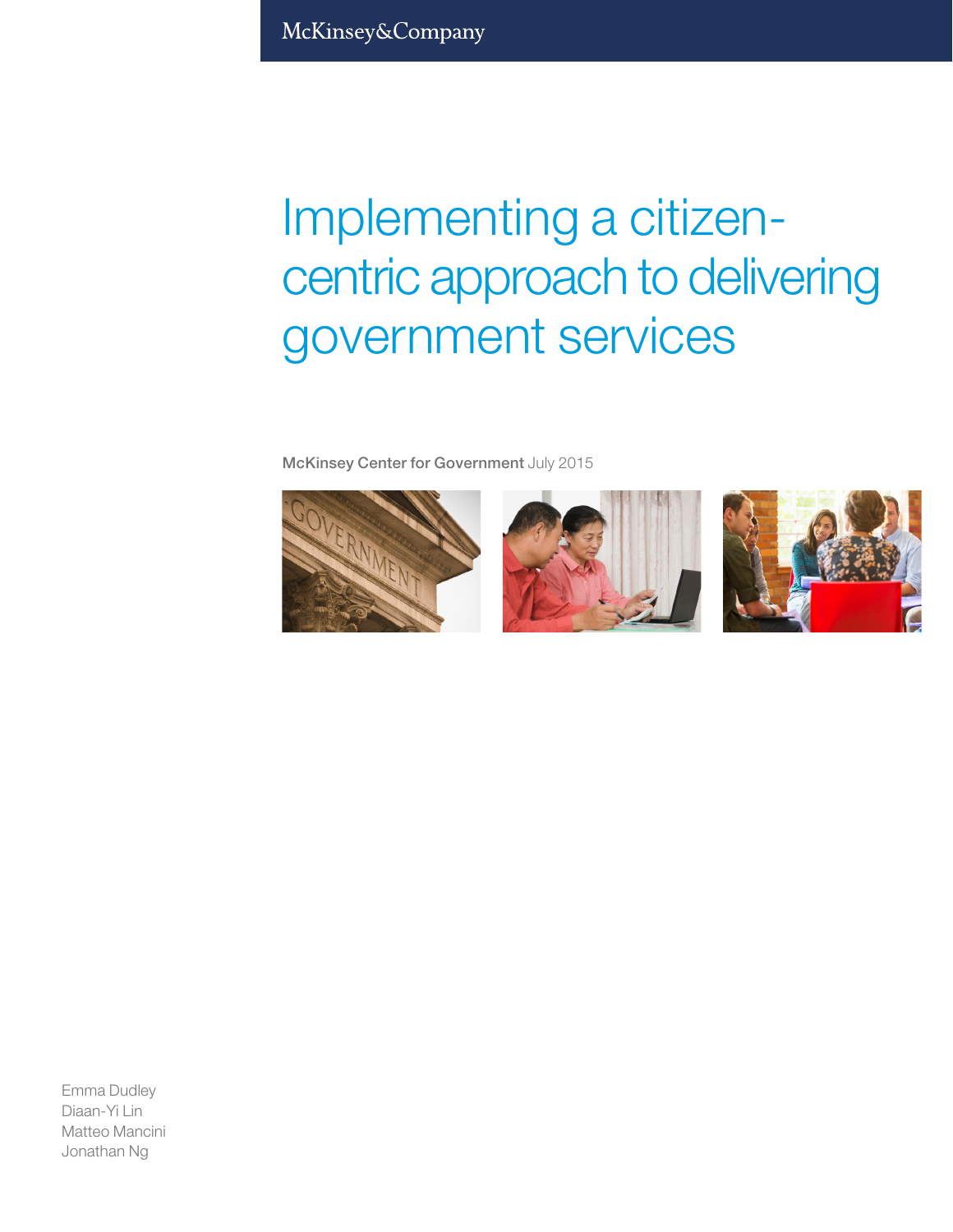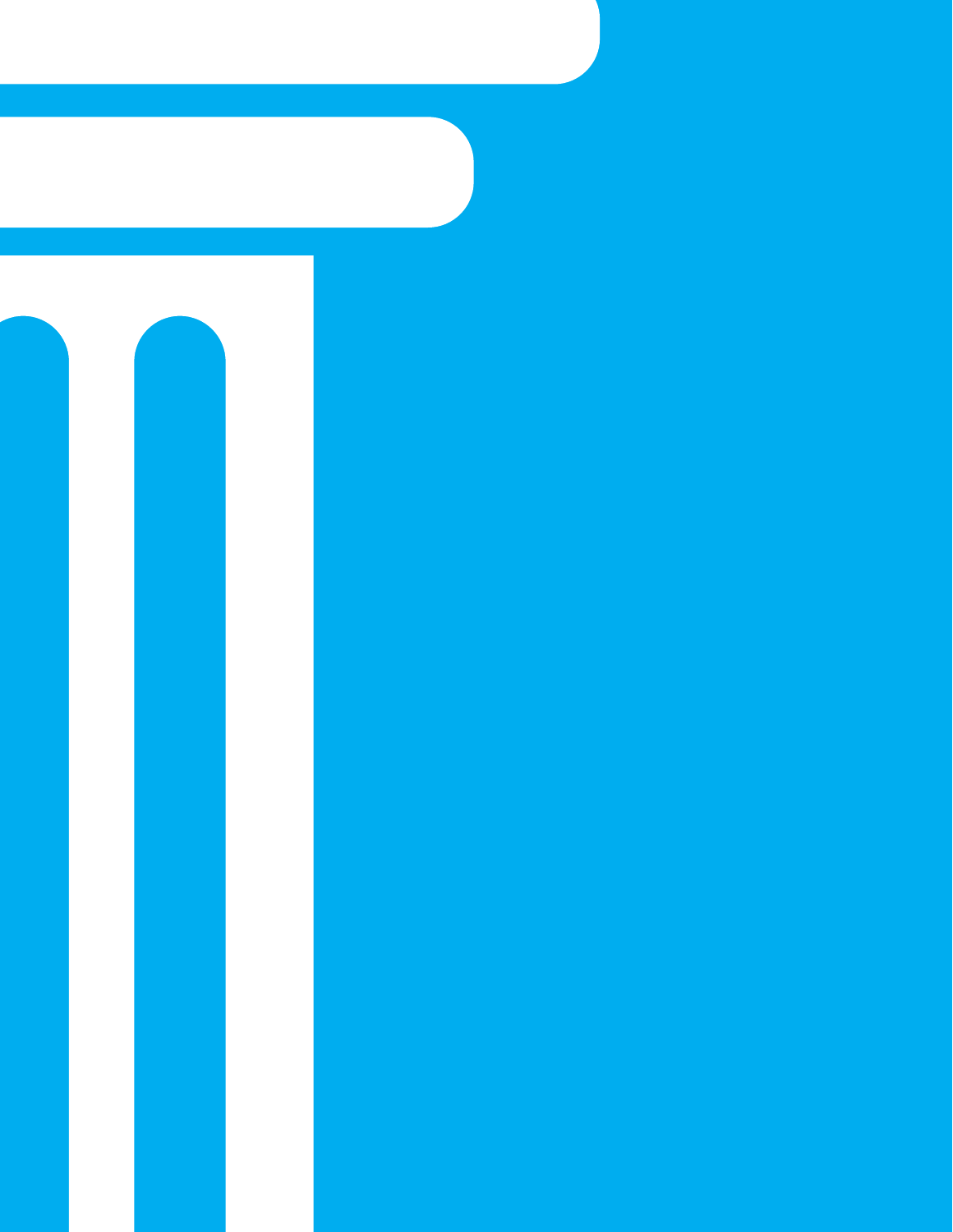## Implementing a citizen-centric approach to delivering government services

When governments deliver services based on the needs of the people they serve, they can increase public satisfaction and reduce costs.

Delivering services to citizens is at the heart of what most government agencies do. Tasks like paying taxes, renewing driving licenses, and applying for benefits are often the most tangible interactions citizens have with their government. Services are therefore critical in shaping trust in and perceptions of the public sector.

Citizens today expect more transparent, accessible, and responsive services from the public sector. And those expectations are rising. Many governments have made efforts to improve service delivery through online portals or "one-stop shops" like centralized call centers, but find they are still unable to meet the public's expectations. Citizens tell public-sector officials and it's been confirmed via a survey conducted by the McKinsey Center for Government<sup>1</sup>—that they continue to feel frustrated by cumbersome or confusing websites and find it's often still necessary to speak with multiple parties before their question is answered or their request is completed. As a result, governments face not only declining citizen satisfaction and eroding public trust2 but also increasing costs associated with delivering services across multiple channels.

Part of the problem is that despite their best intentions, many governments continue to design and deliver services based on their own requirements and processes instead of the needs of the people they serve. But some government agencies—including at the local, state, and federal levels—have successfully implemented a customer-centric approach to service design and delivery. This article draws on their experiences to illustrate the four elements of implementing transformation efforts aimed at increasing citizen satisfaction and reducing costs.3

#### Measuring citizen satisfaction

Transforming service delivery begins with understanding citizens' needs and priorities. Identifying which services citizens find most problematic and measuring the

extent of that dissatisfaction is one way governments can prioritize areas for improvement. There are three guiding principles to ensure that citizen satisfaction measurement efforts generate accurate, actionable insights.

#### Let citizens tell you what matters most, but avoid asking them directly

Asking people which aspects of service delivery are most in need of improvement—the time required to resolve a request versus the politeness of staff, for example—is unlikely to yield accurate results. Most people will say every aspect is equally important. So rather than asking citizens to rank the importance of different drivers of satisfaction, ask them to rate each service (for example, the overall process of applying for a parking permit) across the drivers. This method provides more reliable insights into users' needs and priorities.

This technique has been used successfully for transformation efforts in the public sector. In the United Kingdom, for instance, the Local Government Association undertook a project to measure how satisfied residents were with their local council's performance.4 Their analysis showed that perceived value for the money—essentially, whether residents feel they're getting a good return on their tax dollars was by far the most powerful influencer of public satisfaction; it was far more important than the tax levels themselves.5 Further, perceived value for the money was determined largely by how well residents were informed about local services. Several councils used these insights to make specific improvements; one group launched a "cleaner, greener, safer" publicrelations campaign that helped move the council from the bottom 40 percent of performance satisfaction ratings to the top 10 percent in less than five years.

Identify natural break points in customer satisfaction Striving for zero wait times and one-click transactions across the entirety of government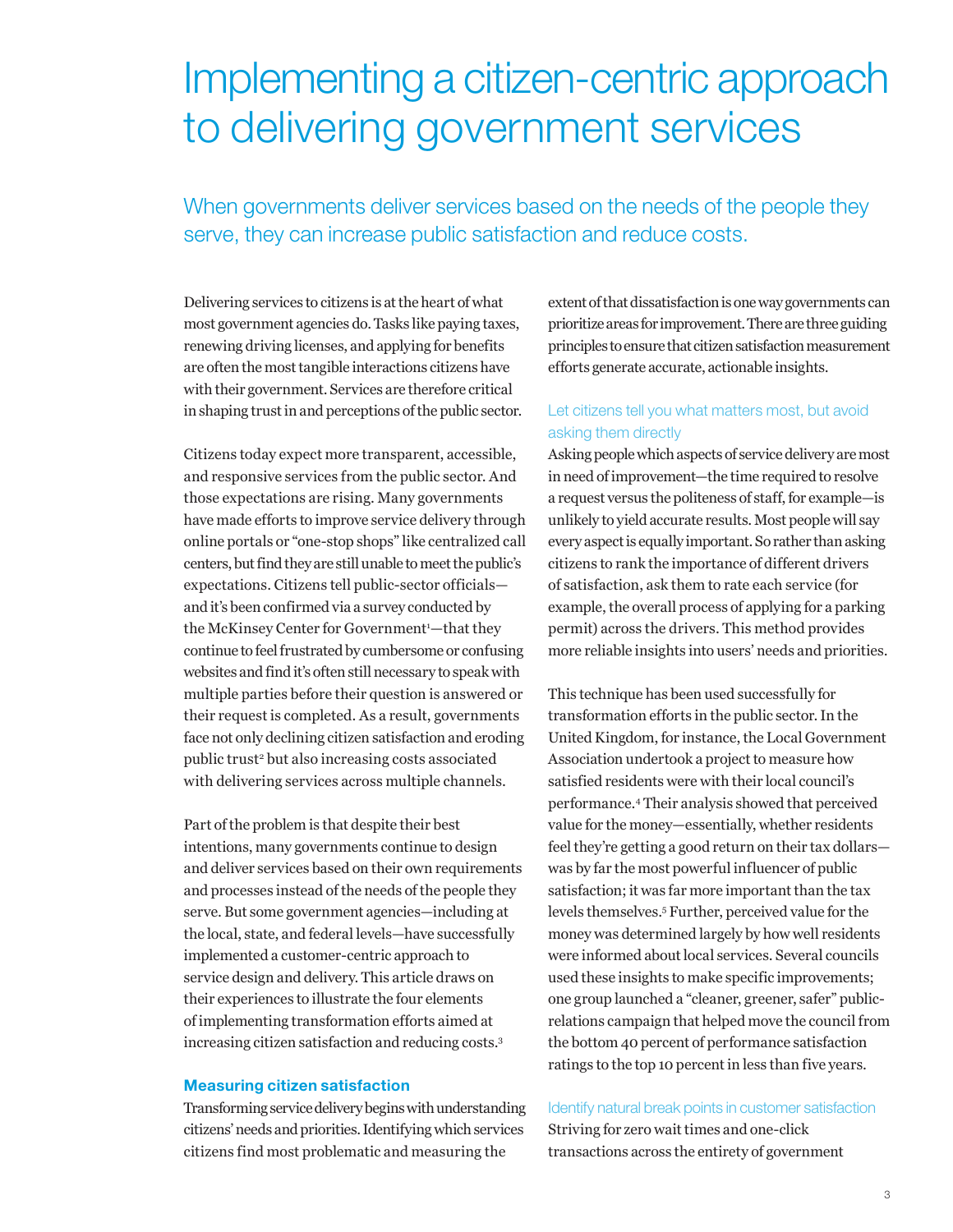services is likely to prove both unrealistic and costly. Government leaders can find a balance between delivering high-quality, responsive services and managing resources effectively by using citizensatisfaction metrics to determine acceptable service levels. One way to do that is by identifying break points—the point at which delays or service shortfalls cause customer satisfaction to drop significantly.

Public-sector organizations have already had success with break-point analysis. One agency used this technique to find optimal staffing levels across its call centers and paper-based processing facilities. Managers were able to identify, in real time, the trade-offs between staffing and citizen satisfaction for both of these channels. In turn, they raised overall citizen satisfaction.<sup>6</sup>

### uncover hidden pain points

Combining customer-satisfaction information with operational data—call-center volumes

Combine public feedback with internal data to **Implementing a contributed associated** to delivering combine public feedback with internal data to **IMPLEM** and number of in-person visits, for instance can yield additional insights, beyond what citizens state explicitly via surveys and other feedback channels. The Australian Taxation Office, for example, combines insights gleaned from customer-service calls and customerrelationship-management records with more formal customer-satisfaction feedback to identify statistical correlations between the specific *areas* customers have identified as problematic and the *drivers* of their dissatisfaction. This approach has helped the agency identify areas for improvement within its interactive-voicerecognition (IVR) systems—specifically, the agency discovered that IVR staff needed additional training. Further, the office has identified customer-service "champions" to help train other customer-service representatives.7 A government agency in Asia has taken a similar approach to identifying why exactly citizens are dissatisfied with its services (Exhibit 1).

#### Exhibit 1 Statistical analysis can identify why citizens are dissatisfied with certain services.



1 The correlation coefficient measures the degree to which the change in one variable leads to the change in another variable; 1 is total positive correlation, –1 is total negative correlation, and 0 is zero correlation. Source: McKinsey analysis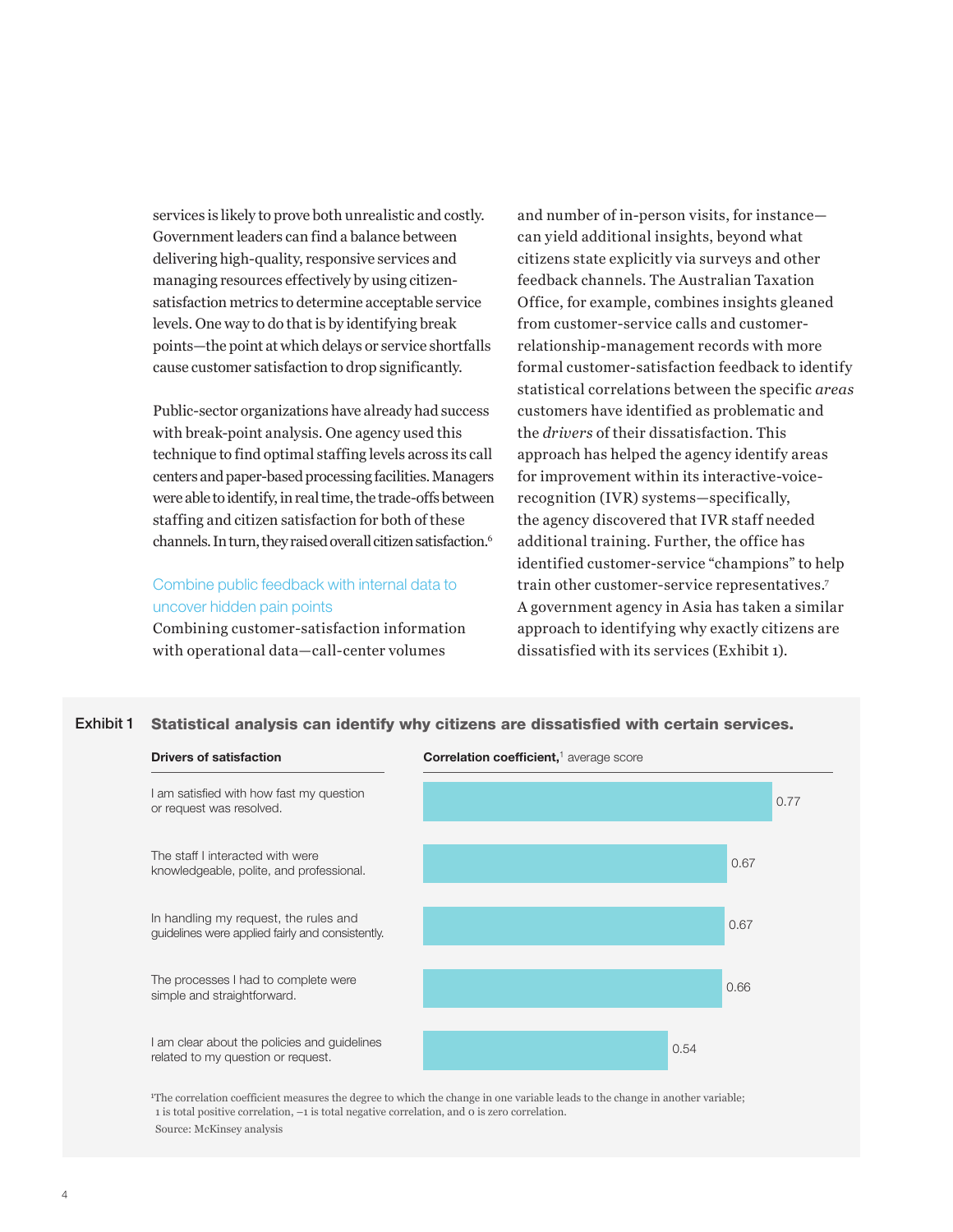Employees can also be tremendously helpful in identifying pain points. Because they are closer to the front line and have extensive daily interactions with citizens, many employees are highly skilled at gauging public satisfaction and can often devise practical solutions. Employees are an especially important resource in circumstances that would make soliciting public feedback challenging.

#### Getting a detailed understanding of the entire citizen journey

A "citizen journey" is the entire experience that a person has when seeking a government service. The journey has a discrete beginning and end, and because it is typically multitouch and multichannel, it is also cross-functional in nature. A citizen journey is anchored in how people think about their experience, not in how government agencies do.

Government agencies that skillfully manage the end-to-end journey report higher levels of citizen satisfaction. Here's why: assume a person has six interactions with an agency before his or her journey is complete. Even if there is a 95 percent satisfaction rate for each individual interaction—employee responsiveness, for example—up to one in four citizens will have a poor experience at some point during the licensing journey.8 This figure could be even higher if the journey is poorly planned or executed.

Rather than focusing on improvements at individual touch points, government leaders can view services through the eyes of the constituent this means considering the entire citizen journey, from the time the person begins looking for the agency that is best suited to meet a need until the task is completed. A journey-based approach to improving citizen satisfaction has three parts.

#### Identify the journeys that matter most to citizens

To avoid spreading resources too thin, government leaders can focus improvement initiatives on what matters most to citizens. Identifying the most

pressing journeys can be done in a number of ways, including segmenting customers by need (it's not uncommon for a small group of constituents to lodge the majority of the complaints) and identifying areas with the highest overall levels of dissatisfaction.

A large government agency in Asia used a simple approach to identify which journeys mattered most to its citizens: the department listed all the services it provided and then categorized them into specific journeys, such as "simple queries," "applications," and "appeals." The agency ultimately identified more than 60 different citizen journeys across 20 services, eight population segments, and ten channels, and then combined customercomplaint data with interviews of frontline employees and senior leaders. This helped the organization develop a hypothesis about which journeys citizens found most problematic; it also suggested possible causes. The agency then used those insights to chart customer journeys across two dimensions: level of satisfaction and number of citizens affected. Transformation leaders could then focus their resources on the journeys with the highest levels of dissatisfaction as well as those that had a large number of users (Exhibit 2).

#### Develop a map of how citizens experience those journeys

Once they have identified the journeys that matter most to citizens, leaders can create a map of each journey from the perspective of a citizen. Often, the process of creating these maps will reveal that a journey involves more steps—and more agencies than leaders had realized. Different customers can experience the same journey in different ways, so it might be wise to create multiple maps to document the discrete needs of various groups.9

#### Identify the internal processes that shape those journeys

To develop actionable insights, government leaders can link citizen journeys to the internal organizational processes that affect them. Therefore, an important part of effective journey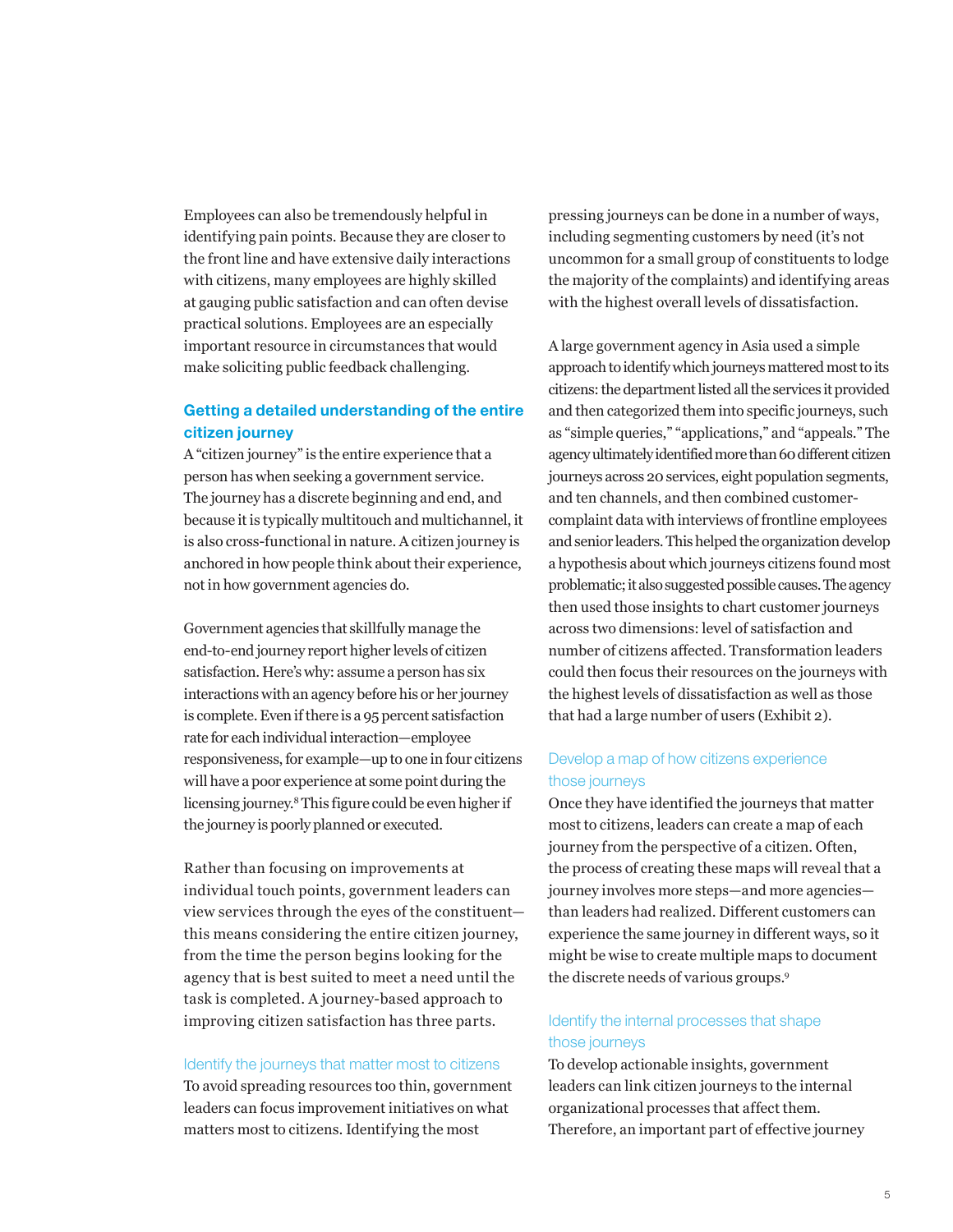### Exhibit 2 Categorizing citizen journeys can help agencies prioritize those with the most users and highest levels of dissatisfaction.



number of customer-relationship-management (CRM) entries1

1 Based on about 250,000 customer-relationship-management-data entries over 5 months in 2014. 2Based on about 1,000 letters received over 5 months in 2014.

Source: Call recordings; complaint letters; focus-group outcomes; government-agency CRM data

mapping is defining the key operational activities and systems involved at each stage.

Mapping the citizen journey using the three guidelines we've discussed will help transformation leaders identify and prioritize pain points and examine their root causes. One government agency that processes grants, for example, used a citizen journey approach to very precisely scope the IT infrastructure needed to support its grant applicants.

#### Translating improvement opportunities into front- and back-end solutions

The third step is to translate opportunities for improvement into actionable initiatives. Typically, these initiatives fall into one of three categories: managing demand better by preventing journeys that are unnecessary in the first place, cutting out duplicative steps along necessary citizen journeys, and improving the availability, usability, and accessibility of information.

Front-end initiatives have the most immediate impact on the citizen experience. Although leaders will want to tailor solutions so that they address the specific pain points they've identified through their mapping exercises, governments can consider using some of the following highimpact interventions.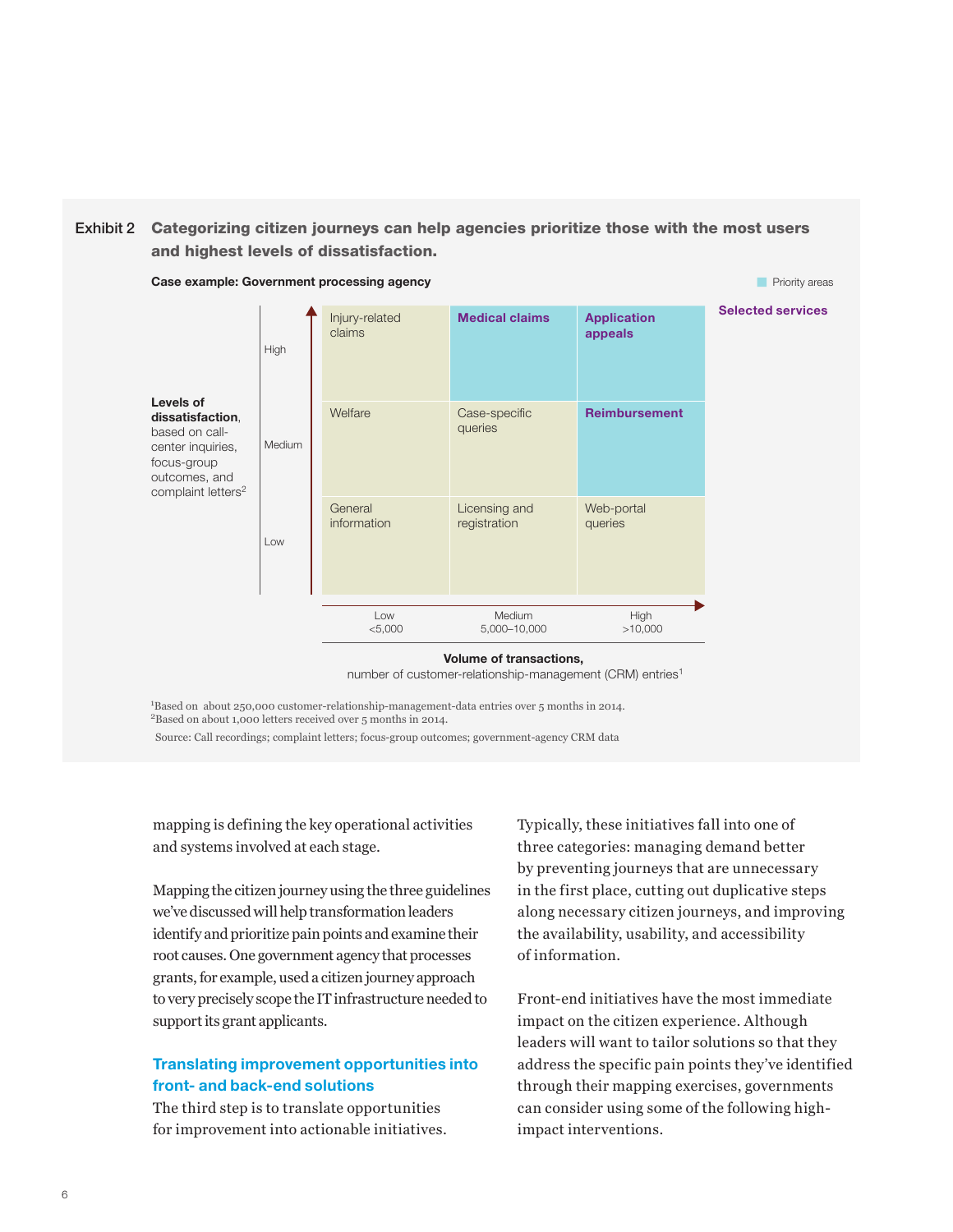#### Proactive notifications and status updates

Agencies that share information with citizens tend to realize greater levels of satisfaction while also reducing costs, in part because these communications divert demand from resource-intensive channels. The state of Indiana's Bureau of Motor Vehicles, for example, makes wait times at physical branches available online so citizens can decide whether to visit, thus smoothing demand throughout the day and managing customer expectations. In combination with increasing the number of services available online, this initiative has helped raise citizen satisfaction to 97 percent and reduce wait times at branches to less than ten minutes.<sup>10</sup>

#### Improved functionality of self-serve channels

Citizens are increasingly expecting multichannel communication options and show a strong and growing preference for self-serve channels, such as online portals. Although government agencies have made advances in expanding the availability of selfserve online channels, uptake is often low, and few people find they can complete their journey online. Satisfaction drops significantly when citizens are unable to use their channel of choice and are forced to switch channels.<sup>11</sup>

New York City has handled this problem especially well. In 2003, it set up NYC311—a single call center representing about 300 city, state, and federal agencies offering more than 4,000 city services. The service has evolved greatly since then and now offers a more automated, multiplatform channel, including text messaging, apps, and social media. In fact, the online site, which launched in 2009, had nearly seven million visitors by 2013; between 2011 and 2013 the platform had supported more than 300,000 interactive text sessions.12 These automated, dynamic channels ensure citizens are served efficiently and also achieve consistently high satisfaction scores.

Polite, professional, and consistent communication In-person and telephone channels still account for the majority of citizen interactions with their government. Staff who can provide clear, consistent, and courteous explanations and services are therefore critical to citizen satisfaction. Recognizing this, the Australian government's Centrelink program, which delivers a range of government payments and services, provides its customer-service employees with a variety of support, tools, and development opportunities.<sup>13</sup> The organization has set up a virtual college, which offers accredited learning and technical training focused on developing competencies in areas like customer-service and call-center skills. Consequently, Centrelink wins consistent acclaim for its customer satisfaction—91 percent of customers agree that staff treated them with respect and 82 percent felt that staff had told them everything they had to know to get the service they needed.<sup>14</sup>

Back-office operations are an equally important part of improving the citizen experience. In fact, speed, simplicity, and efficiency—factors largely driven by the back office—are often the most powerful drivers of citizen satisfaction. Since most customer journeys touch different parts of government, agencies may want to reorganize themselves and their relationships with other departments to create cross-functional teams responsible for the end-toend customer journey.

The Ministry of Regional Municipalities and Water Resources in Oman offers a case in point. In 2008, the agency created Injaz Hall, which standardized application processes (for car licenses and building permits, for example) across 44 municipalities in nine governorates. This initiative went beyond creating the front-facing one-stop shop—it included more fundamental organizational and process changes, including an integrated IT system. (An integrated IT system across municipalities facilitates and improves the quality of not only front-facing services but also back-end administrative procedures.) In addition to setting the stage for improved customer satisfaction, this cross-cutting data-sharing approach has enabled the ministry to better plan for new infrastructure projects in each region.<sup>15</sup>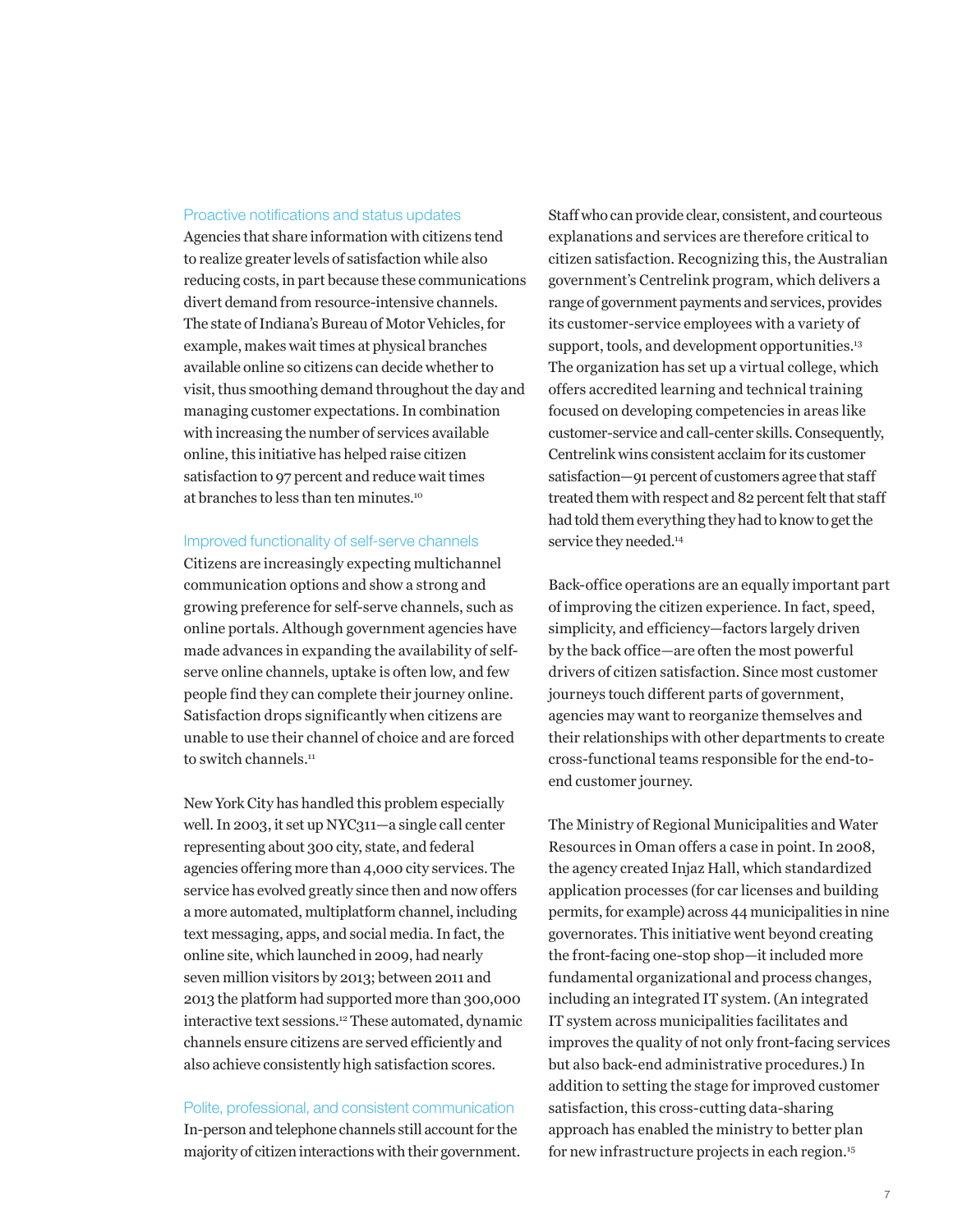#### Thinking long term

Capability building is a critical part of any transformation program. In the case of citizensatisfaction transformations, government leaders can use a citizen-centric approach to designing performance management and governance systems so they can continue to drive—and sustain—improvements.

#### Measure and manage performance

When government leaders measure entire journeys, not just touch points, they might want to consider adjusting their performance metrics and analytics accordingly. This means not just capturing topline citizen satisfaction with each journey but also their satisfaction with individual factors that affect satisfaction along the way; for example, not just the process of obtaining a permit but also the time it takes to do so. These metrics can then be embedded into a performance-management system.

Of course, metrics and performance management are in many ways a means to an end—the ultimate goal is to promote continuous improvement. Citizencare forums can help. These forums consist of small, cross-functional teams of employees who review decisions that affect the public. Each forum reviews performance-management results, escalates issues to higher-level managers, and also directs feedback downward. Frontline-level forums can take the form of daily huddles to discuss results and resolve issues. Leadership-level forums could be quarterly meetings to review overall citizen service performance or to approve resource allocations.

#### Build the right governance system

Although governance models for citizen transformation programs can take different forms depending on the context in which they are operating, most have three things in common. First, they don't just collect citizen feedback—they regularly aggregate and analyze this information, essentially "knitting together" a broad picture of the citizen experience. Second, because a single

citizen journey can require multiple handoffs among departments or agencies, effective governance models define clear accountability across each function that is involved. Finally, citizen transformation governance models separate governance policy and operations. Policy governance focuses on top-line metrics and monitors overall quality of service to design and maintain a unified, positive citizen experience. Operational governance tracks citizen satisfaction and metrics at the channel and journey levels and encourages improvements by designing and carrying out customer-care initiatives at a process level.

Change doesn't happen overnight. As with any transformation effort, leaders will want to encourage role modeling and will have to invest time as well as financial resources to build the skills and capabilities necessary to deliver and sustain change.

 $\sim$ 

Transforming service delivery isn't easy, but there is a clear and proven road map to success. By taking a citizen-centric approach, leaders can better understand the needs of their citizens and translate those needs into targeted, effective service-delivery improvements. In doing so, they can increase citizen satisfaction and also reduce costs.

- 2 Edelman Trust Barometer, 2014, edelman.com.
- 3 For more on this topic, see Baig, Dua, and Riefberg, *Putting citizens first: How to improve citizens' experience and satisfaction with government services*, on mckinsey.com.
- <sup>4</sup>*New Reputation Guide*, LGcommunications and the Local Government Association, lga.gov.uk.
- <sup>5</sup>*The key drivers of resident satisfaction with councils*, Local Government Association, November 2008, lga.gov.uk.
- <sup>6</sup> Sebastien Katch and Tim Morse, "When citizens are your customers," *McKinsey Quarterly*, August 2009, mckinsey.com.
- 7 *Managing Service Demand: A Practical Guide to Help Revenue*

<sup>1</sup> Aamer Baig, Andre Dua, and Vivian Riefberg, *Putting citizens first: How to improve citizens' experience and satisfaction with government services*, McKinsey Center for Government, November 2014, mckinsey.com.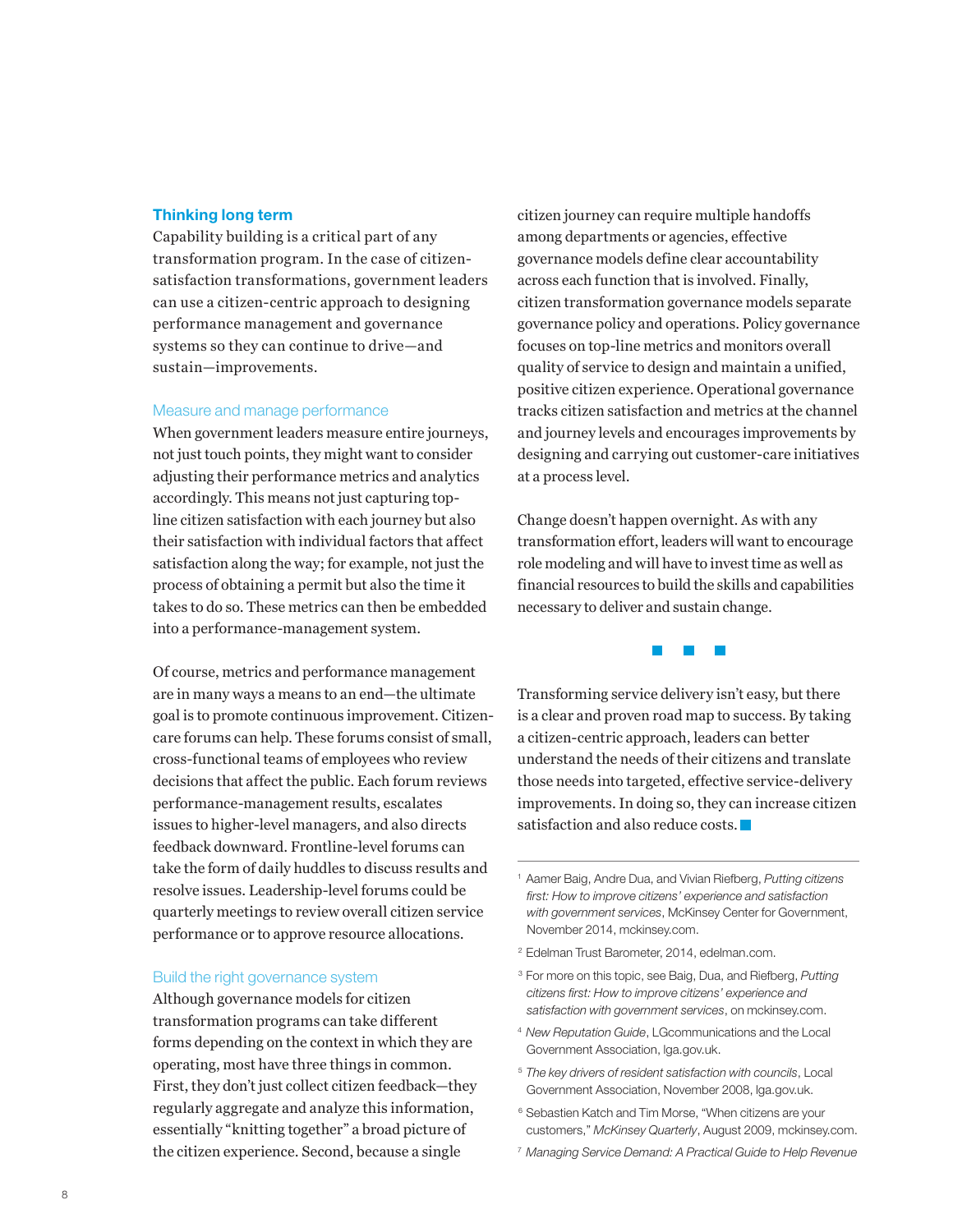*Bodies Better Meet Taxpayers' Service Expectations*, OECD Publishing, 2013, oecd-ilibrary.org.

- <sup>8</sup> Alfonso Pulido, Dorian Stone, and John Strevel, "The three Cs of customer satisfaction: Consistency, consistency, consistency," March 2014, mckinsey.com.
- <sup>9</sup>*Customer Journey Mapping*, Smart Cities, Brief Number 12, smartcities.info.
- 10"BMV 'Customer choices' initiative," NASCIO, June 2008, nascio.org.
- <sup>11</sup>*Citizens First 6*, Institute for Citizen-Centered Service, January 23, 2015, iccs-isac.org.
- <sup>12</sup>"Mayor Bloomberg commemorates ten years of NYC311, the nation's largest and most comprehensive 311 service," City of New York, March 11, 2013, nyc.gov.
- 13James Smith, "Australia's Centrelink: The agency for government service delivery," Asia Pacific FutureGov, April 7, 2003, events.futuregov.asia.
- 14"Customer satisfaction," *Annual Report 2013–14*, Chapter 8, Australian Government Department of Human Services, humanservices.gov.au.
- 15"2013 United Nations public service award winners," United Nations, 2013, workspace.unpan.org.

*The authors wish to thank Sharmeen Alam, Andre Dua, Andrew Grant, Kate Jackson, Ellie Kiloh, and Mrinalini Reddy for their contributions to this article.*

**Emma Dudley** is a specialist in McKinsey's Singapore office, where **Diaan-Yi Lin** is a director and **Matteo** Mancini is a principal; Jonathan Ng is the director of the McKinsey Innovation Campus, also in Singapore.

Copyright © 2015 McKinsey & Company. All rights reserved.